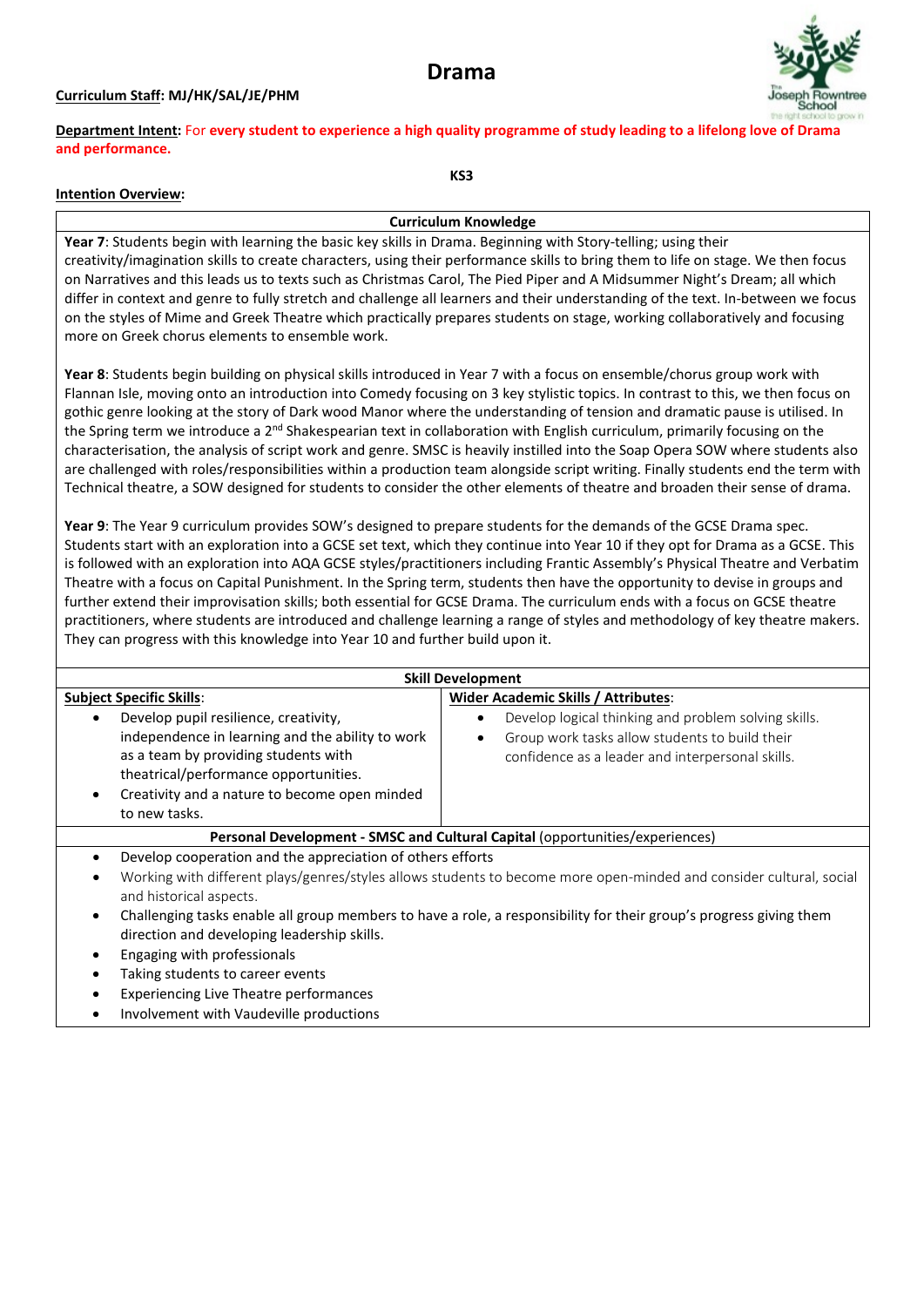#### **Intention Overview**:

#### **Curriculum Knowledge**

**Year 10**: Students begin their course with the practical and theoretical study of the professional acting practitioners, Stanislavski, Brecht, Artaud and Frantic Assembly to develop their application of techniques, styles and performance qualities. In Year 10, students will also start studying towards their Component 1 written exam with a focus on their set text, Blood Brothers, roles and responsibilities in a theatre and their live theatre essay style question. Students will also take part in a practical mock exam for their externally examined Component 3 exam and begin practical rehearsals in class for their Component 2 Devising exam which takes place in the first term of year 11.

#### **Year 11**:

Students start the year recapping their knowledge for their component 1 written exam whilst working towards their practical devised performance for Component 2. Here they will develop performance ideas within a group and complete their written coursework to support this. This component will be examined around October time. Students will then work towards their final practical Component 3 exam which is assessed by an external examiner. We then spend each lesson revising and preparing for the Summer written exam.

| <b>Skill Development</b>                                                                                                                                                                                                                                                                                                                                                                                                                |                                                                                                                                                                                                                                                                                                                                                                                                                                    |  |
|-----------------------------------------------------------------------------------------------------------------------------------------------------------------------------------------------------------------------------------------------------------------------------------------------------------------------------------------------------------------------------------------------------------------------------------------|------------------------------------------------------------------------------------------------------------------------------------------------------------------------------------------------------------------------------------------------------------------------------------------------------------------------------------------------------------------------------------------------------------------------------------|--|
| <b>Subject Specific Skills:</b>                                                                                                                                                                                                                                                                                                                                                                                                         | <b>Wider Academic Skills / Attributes:</b>                                                                                                                                                                                                                                                                                                                                                                                         |  |
| Develop pupil resilience, creativity,<br>independence in learning and the ability to<br>work as a team by providing students with<br>theatrical/performance opportunities.<br>Creativity and a nature to become open<br>$\bullet$<br>minded to new tasks.<br>Be able to access the Performing Arts<br>$\bullet$<br>industry from an academic view and build<br>passion for how theatre is made by<br>professionals within the industry. | Develop logical thinking and problem solving skills.<br>$\bullet$<br>Group work tasks allow students to build their confidence as a<br>$\bullet$<br>leader and interpersonal skills.<br>Students will develop knowledge and understanding of how<br>$\bullet$<br>theatre is made in the industry giving them clear insight into<br>future career opportunities.<br>Visiting theatre allows a cultural experience for all students. |  |
| Personal Development - SMSC and Cultural Capital (opportunities/experiences)                                                                                                                                                                                                                                                                                                                                                            |                                                                                                                                                                                                                                                                                                                                                                                                                                    |  |
| Develop cooperation and the appreciation of others efforts<br>$\bullet$<br>Develop empathy.<br>Working with different plays/genres/styles allows students to become more open-minded and consider cultural, social<br>$\bullet$<br>and historical aspects.                                                                                                                                                                              |                                                                                                                                                                                                                                                                                                                                                                                                                                    |  |
| $\bullet$<br>direction and developing leadership skills.<br>Engaging with professionals<br>$\bullet$<br>Taking students to career events<br>$\bullet$<br><b>Experiencing Live Theatre performances</b><br>$\bullet$<br>$\bullet$<br>theatre performance.                                                                                                                                                                                | Challenging tasks enable all group members to have a role, a responsibility for their group's progress giving them<br>Involvement with Vaudeville productions to nurture talent and experience the thrill of a team producing a live                                                                                                                                                                                               |  |